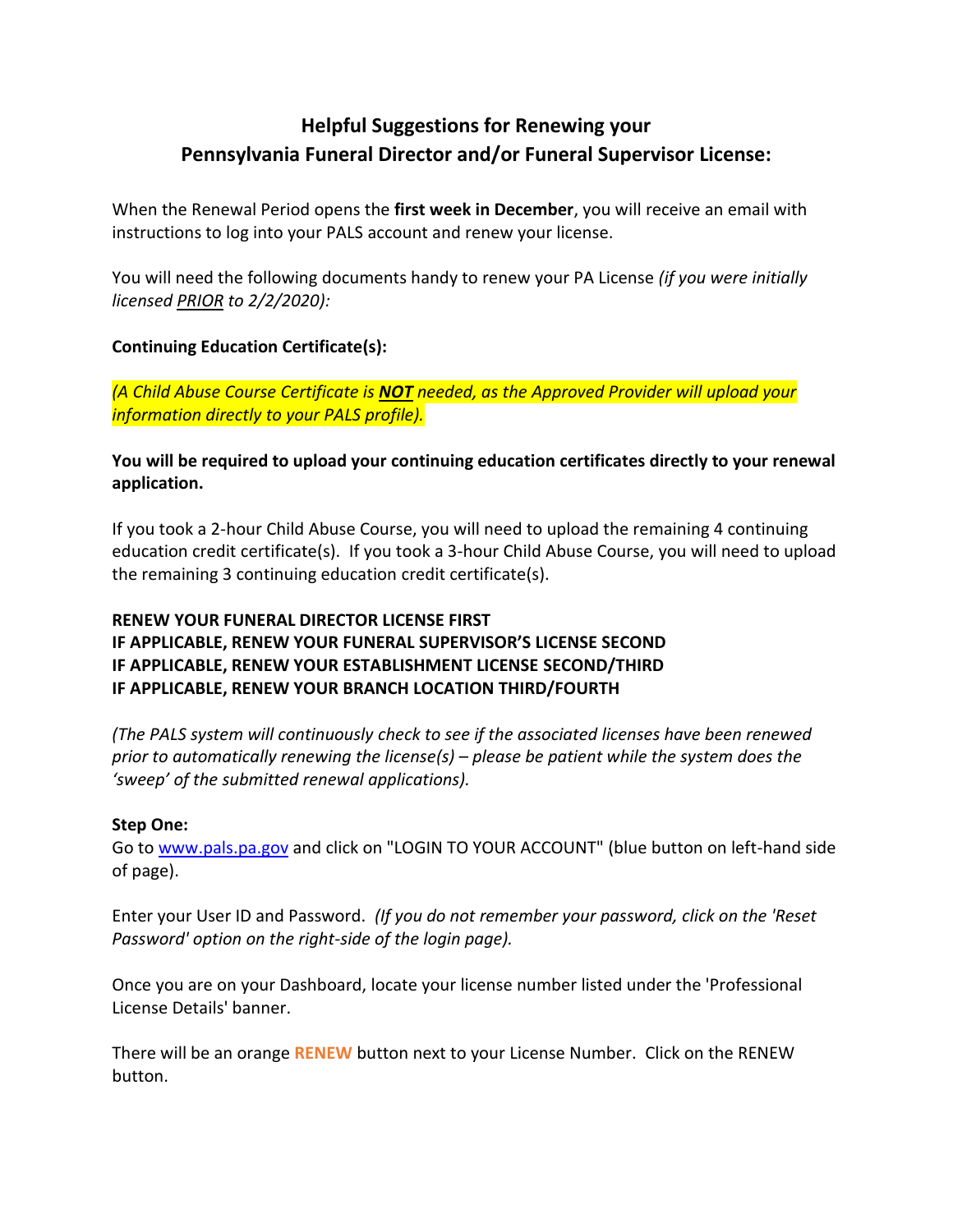#### **Step Two:**

The PALS system will start to build your renewal application, pre-loading your personal information.

Scroll down the page until you come to the area that states **'PLEASE ANSWER THE FOLLOWING QUESTIONS'**

For the question concerning your Establishment, type the Establishment's License number where you are employed.

*(License numbers have NO spaces or dashes and may contain a letter at the end. Check with your employer for the correct license number).* 

Answer the Continuing Education questions. *(Read the questions thoroughly as there will be separate questions regarding the Child Abuse course and remaining continuing education certificates obtained).*

If you took a 2-hour Child Abuse Course, you will need to upload the remaining 4 continuing education credit certificate(s). If you took a 3-hour Child Abuse Course, you will need to upload the remaining 3 continuing education credit certificate(s).

**If you received your initial license AFTER 2/02/2020, you will be exempt from the continuing education requirement, but you will still have to renew your license. When the PALS system asks if you have completed the required 6 hours of continuing education, you will answer NO. The PALS system will then ask if you were initially licensed from 2/02/2020 to 2/1/2022, and you will answer YES.** *(The system will automatically cross reference your answer with the initial date of your license).*

Answer the Legal questions.

If you answer YES to any Legal questions, you will be required to upload copies of any court documents pertaining to your YES answer.

If you agree to the terms, click on the box and type your name in the signature area for the Acknowledge of Duty to Self-Report.

If you agree to the terms, click on the box and type your name in the signature area for the Verification section.

(The Delegate Section is for those individuals who would like their information shared with another person. If you agree, please complete this section. If you do not want your information shared with another person, you can skip this section).

When all the questions have been answered, confirm that you have read and agree with the terms (checkbox), typed your name in the Signature area(s), you can **click on the CONTINUE button.**